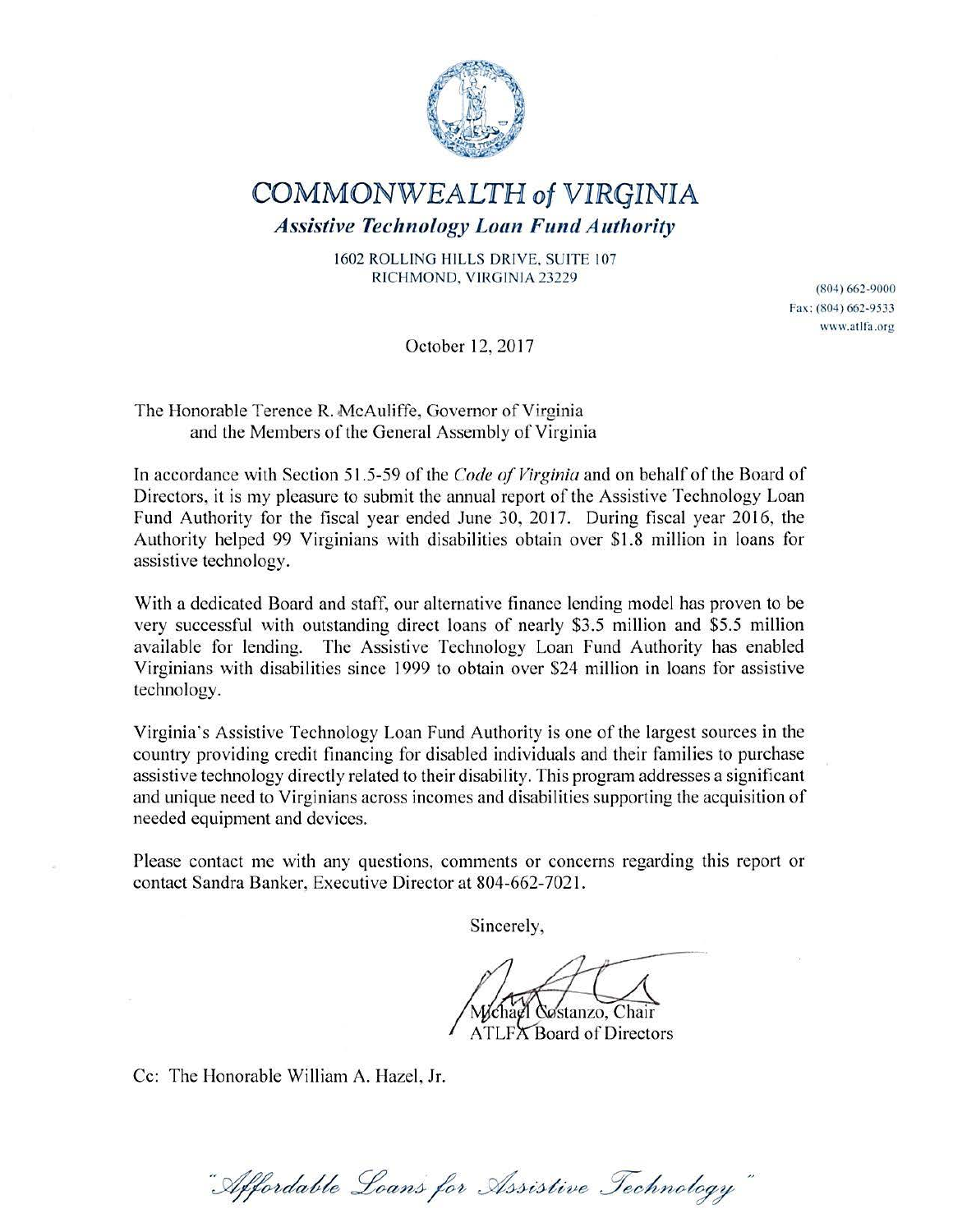

Assistive Technology Loan Fund Authority

PROVIDING HELP FOR A BETTER TOMORROW

**Helped 99 Virginians** 

**with Disabilities**

**Get More than \$1.8** 

**Million in Assistive** 

**Technology This Year**



- **ATLFA made direct loans to 99 Virginians with disabilities in the year ended June 30, 2017, assisting them in purchasing over \$1.8 million in assistive technology.**
- **The dollar volume of direct loans in FY 17 was 21% more than in FY 16 and once again the most ever in one year for ATLFA.**
- **At June 30, 2017, 291 Virginians with disabilities had a total of nearly \$3.5 million in outstanding loans with ATLFA. For the sixth consecutive year, both of these are the highest ever.**
- **As the loan programs with our banking partner wind down, there remains four guaranteed and twelve non-guaranteed outstanding loans totaling about \$135,000.**

**Promoting alternative funding resources for Virginians with disabilities to acquire assistive technology that can enhance independence and improve quality of life**

# **2017 Annual Report**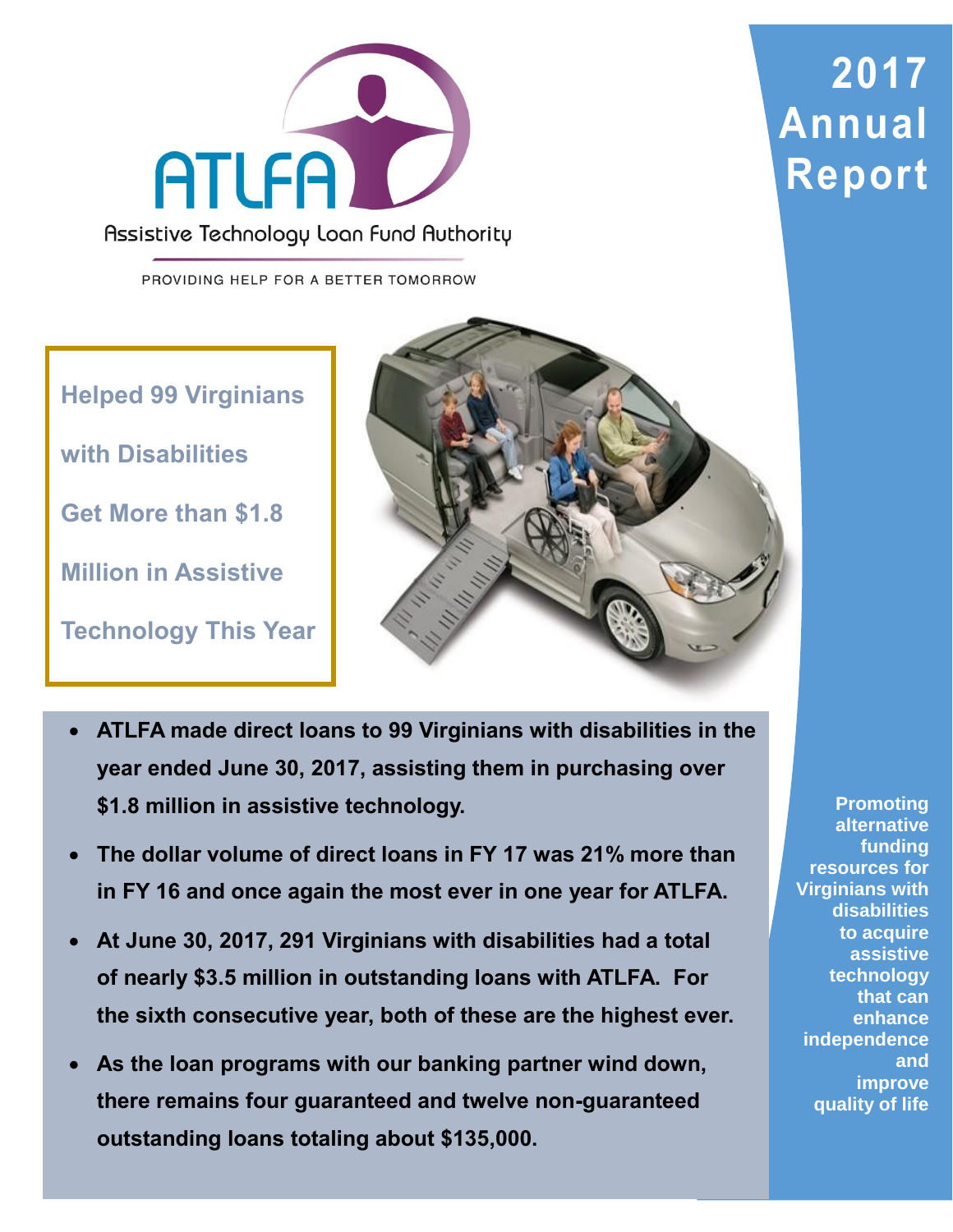

## **Strategic plan activities**

During FY17, the ATLFA Board continued its work to revise its initial Strategic Plan finalized in 2013. This year, the Board approved changes to the goals and activities. In the coming year, the Board will approve any necessary changes to the performance metrics.

### **Strategic Plan Goals and Activities**

# **Performance metrics**

- APPLICATIONS RECEIVED
	- FY17 179 GOAL 180
- CLOSED LOANS
	- FY17 99 GOAL 108
- AVERAGE NEW LOAN
	- FY17 \$19,675 GOAL \$14,600
- BORROWERS WITH NO PAYMENTS IN PAST 60 DAYS

FY17 – 1.37% GOAL – 2.00%

• PAST DUE AMOUNTS

 $FY 17 - 2.14\%$  GOAL  $- 2.00\%$ 

- LOAN WRITE-OFFS
	- FY17 \$33,794 GOAL \$70,000
- LOAN DEFAULT RATE
	- FY17 0.72% GOAL 2.00%
- PROGRAM AWARENESS EVENTS

FY17 – 13 GOAL - 12

- INVESTMENT RETURN
	- $FY17 0.85\%$  GOAL 0.63%
- INVESTMENT INCOME AMOUNT FY17 – \$51,757 GOAL – \$45,500
- ADMINISTRATIVE EXPENSE AMOUNT FY17 – \$420,952 GOAL – \$428,000

### **Increase awareness of ATLFA programs through marketing and other efforts.**

- Continue outreach activities directed towards vendors and other stakeholders
- Continue to present ATLFA activities and programs at Secretarial Agency Head meetings
- Involve Board and Staff members in community events and organizations
- Leverage low-earning and uninvested capital for growth and marketing

### **Enhance services to ATLFA applicants, vendor partners, and existing loan holders; and develop alternative funding sources.**

- Discuss possible ways to improve ATLFA processes with vendors and other stakeholders
- Consider opportunities for state, local, and private funding to make grants to disabled Virginians through the Consumer Service Grant Program
- Continue to work with the United Way and CVC and participate in their fundraising.

### **Continually improve ATLFA administrative operations focusing on program growth, efficiency, and sustainability.**

- Continually improve loan application processes to consider: refining credit requirements, better targeting of lending, and better managing risk to lower default rates
- Continually improve payment processes to consider: better communications with borrowers to lower delinquency rates, more efficient statement processing, and continually improving website security
- Prepare continuity plan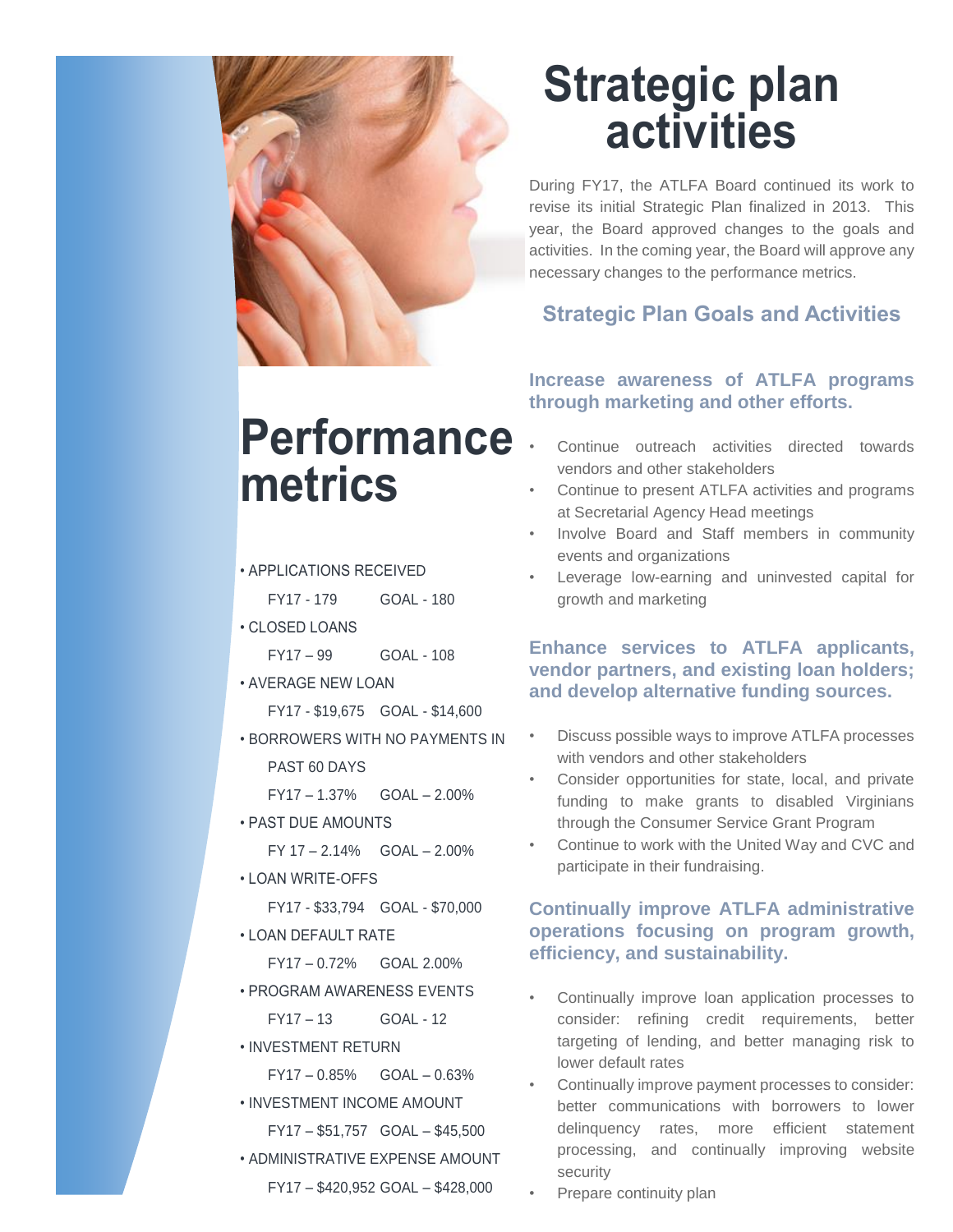

### **Loan activity**

#### FOR THE YEAR ENDED JUNE 30, 2017

For the fifth consecutive year, ATLFA made over \$1 million in direct loans to Virginians with disabilities. In FY17, ATLFA closed 99 loans totaling \$1,810,000. These loans included 62 loans for modified vehicles, 7 loans for vehicle modifications, 9 loans for home modifications, 11 loans for hearing aids and 10 loans for other technology. Once again, the annual loan activity was a new high for ATLFA.

Loans were distributed across a wide range of amounts with 30 of the loans (nearly all for modified vehicles) in amounts of \$25,000 or over and 28 of the loans (including nearly all of the hearing aid loans) for amounts of \$5,000 or less. Loans between \$5,000 and \$10,000 comprised 13 of the total loans and 28 of the loans were between \$10,000 and \$25,000.

The average loan was \$19,675 and loans over \$25,000 comprised 66% of the total dollar value of the loans and 31% of total loans in number.

### **Consumer Services Grant Program**

**ATLFA collected nearly \$1,000 in contributions through the Combined Virginia Campaign,** 

**Using these contributions ATLFA made a \$539 grant to a Virginian with a disability for a vehicle modification repair.**

### **ATLFA Board Members and Staff**

#### **Current Board Members**

**Michael Costanzo, Chair Joyce Viscomi Vice-Chair Elise Nelson, CPA, Treasurer Dack Axselle Dean Bonney Marques Jones Sarah Liddle Brian Taylor Michael VanDyke Ronald Lanier Barbara Ostrander**

### **ATLFA Staff**

**Sandra Prince –Executive Director Christy Crowther – Program Manager Joseph Stepp – Financial Director**